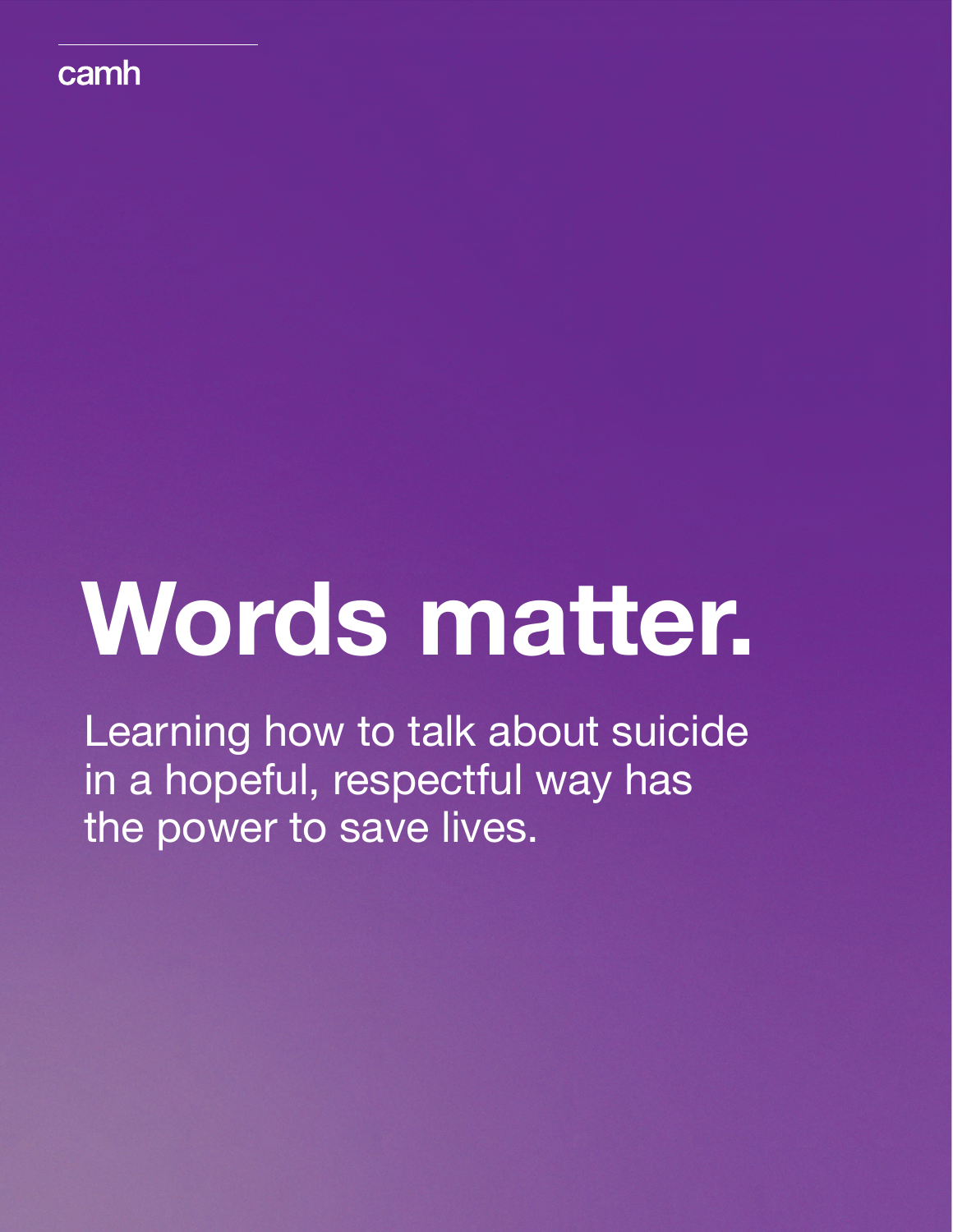The topic of suicide should be approached with care and compassion. Whether we are engaging in a dialogue, talking to someone with lived experience or writing about the issue in a professional setting, being mindful of our language is not just about being politically correct. It's about saving lives.

As our knowledge and understanding of suicide evolves, the way we talk about it must evolve as well. To help you be more conscious of your own language decisions, this guide will show you how to avoid reinforcing the stigma that prevents people from seeking help when they need it most.

### **While there are specific terms and phrases to avoid when speaking about suicide and mental illness, the general rules below can help you choose your words more carefully.**

## **Avoid:**

- Anything that reinforces stereotypes, prejudice or discrimination against people with mental illness and suicidal ideation
- Anything that implies mental illness makes people more creative, fragile or violent
- Anything that refers to or defines people by their diagnosis

## **Choosing our words carefully is about more than avoiding stigmatizing terms. The language we use can also have a positive effect, which makes choosing the right words just as important as avoiding the wrong ones.**

- Be direct. We know that talking to someone about suicide won't cause or increase suicidal thoughts, or cause the person to act on them. It can help them feel less isolated and scared.
- Be hopeful. People can and do get better.
- Encourage people to seek help.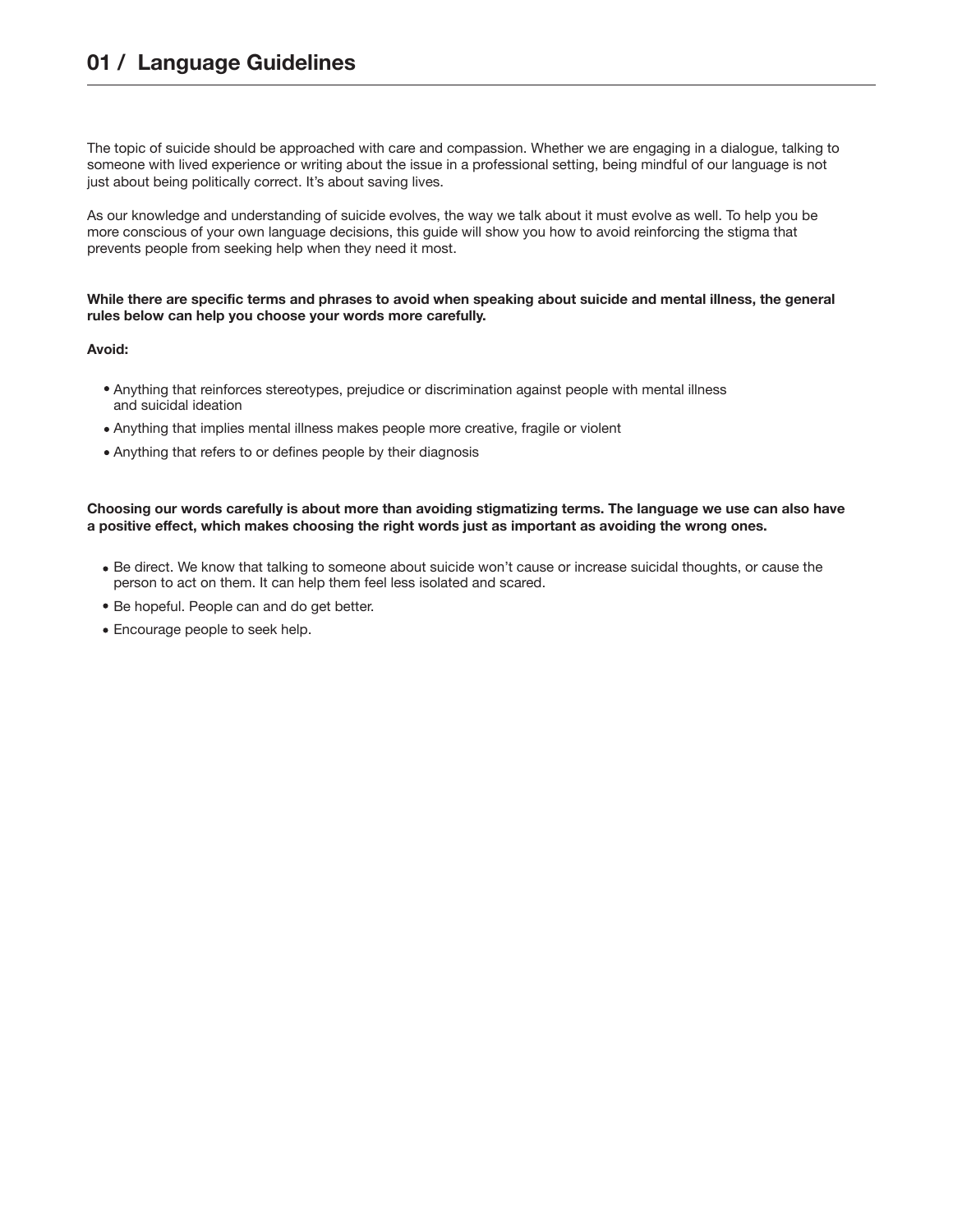# **02 / Language Guidelines**

| <b>INSTEAD OF THIS</b>                                                                                           | SAY THIS                                                                                                                                                                                                                                               | <b>WHY</b>                                                                                                                                                                                                                                                                              |
|------------------------------------------------------------------------------------------------------------------|--------------------------------------------------------------------------------------------------------------------------------------------------------------------------------------------------------------------------------------------------------|-----------------------------------------------------------------------------------------------------------------------------------------------------------------------------------------------------------------------------------------------------------------------------------------|
| commit/committed suicide                                                                                         | died by suicide / death by suicide /<br>lost their life to suicide                                                                                                                                                                                     | "commit" implies suicide is a sin<br>or crime, reinforcing the stigma<br>that it's a selfish act and person-<br>al choice<br>using neutral phrasing like "died<br>by suicide" helps strip away the<br>shame/blame element                                                               |
| successful/unsuccessful suicide<br>completed/failed suicide                                                      | died by suicide / survived a<br>suicide attempt / lived through a<br>suicide attempt<br>fatal suicidal behaviour / non-fatal<br>suicidal behaviour<br>fatal suicide attempt / non-fatal<br>suicide attempt                                             | the notion of a "successful"<br>suicide is inappropriate because<br>it frames a very tragic outcome<br>as an achievement or something<br>positive<br>to be matter-of-fact, a suicide<br>attempt is either fatal or not                                                                  |
| epidemic, skyrocketing                                                                                           | rising, increasing                                                                                                                                                                                                                                     | words like "epidemic" can spark<br>panic, making suicide seem<br>inevitable or more common than<br>it actually is<br>by using purely quantitative, less<br>emotionally charged terms like<br>"rising", we can avoid instilling a<br>sense of doom or hopelessness                       |
| <name> is suicidal</name>                                                                                        | <name> is facing suicide / is<br/>thinking of suicide / has suffered<br/>through suicidal thoughts / has<br/>experienced suicidal thoughts</name>                                                                                                      | we don't want to define<br>someone by their experience<br>with suicide; they are more<br>than their suicidal thoughts                                                                                                                                                                   |
| He's suicidal<br>They're a schizophrenic<br>She's bipolar<br>The mentally ill<br><substance> addicts</substance> | he is facing suicide / thinking of<br>suicide / experiencing suicidal<br>thoughts<br>they have schizophrenia / are<br>living with schizophrenia<br>people with mental illness<br>people addicted to <substance>,<br/>people with addiction</substance> | putting the condition before the<br>person reduces someone's<br>identity to their diagnosis-<br>people aren't their illness; they<br>have an illness<br>people-first language shows<br>respect for the individual,<br>reinforcing the fact that their<br>condition does not define them |

These recommendations have been informed by the Canadian Psychiatric Association's *Media Guidelines for Reporting on Suicide.*

## **Together, we can change the way the world perceives and treats people facing suicide.**

The unfortunate reality is that many stigmatizing phrases and ways of talking about suicide have been ingrained into our vocabulary. Even the most dedicated supporters of the mental health movement may find themselves slipping up from time to time, and that's okay. This does not make you a bad person—it makes you human.

If you catch yourself using problematic language about suicide or mental illness, correct yourself out loud. By letting those around you know why your words were harmful, you can turn the conversation into a positive learning experience for everyone involved. If we all put in this effort, we will see a fundamental shift in the way society addresses these issues.